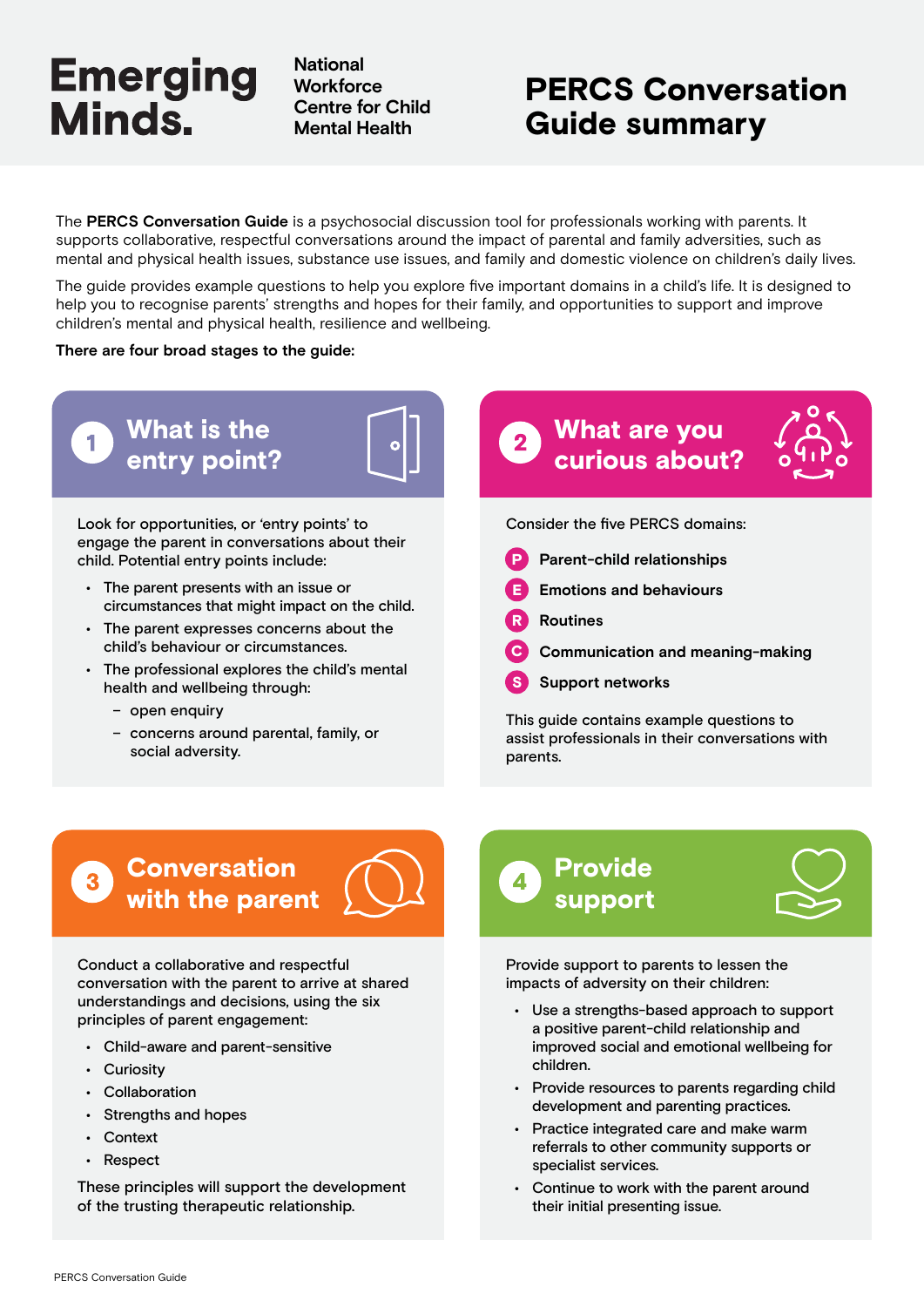**National Workforce Centre for Child Mental Health**

# PERCS Domains

This guide provides a pathway and example questions for exploring the five domains of a child's life.

## Parent-child relationship

A safe, secure, responsive and nurturing relationship between a child and their parent/caregiver is key to building resilience.

## Professional's role

- Identify if/how parents feel/ stay connected to their child in the face of challenges.
- Promote parents' confidence and a positive parentchild relationship (warmth, acceptance, stability).



What's it like being a parent to (child's name?)

# E

P

## Emotions and behaviours

Children need to feel loved, safe and confident that their emotions will be listened to and responded to in a nurturing way.

## Professional's role

- Help parents to understand and be responsive to their child's emotions and behaviours.
- Help to develop a shared language around emotions.



Has your child or family lived through a traumatic event or period of time?



Routines and rituals provide children with a stable base, especially in times of stress.

#### Professional's role

**Routines** • **Encourage parents to CASK** • **Encourage parents to CASK** create routines and predictability in their children's lives.

## Example question

Are you able to make time to read or play games with (child's name)?



C

## Communication and meaning-making

Through respectful and effective communication, children can express emotions, make meaning from experiences of adversity, and develop their resilience.

#### Professional's role

- Support parents in understanding the impact of adult issues on their child.
- Guide parents in helping their children make sense of life events through questions and conversation.

ASK Example question

Is (child's name) able to share their thoughts and feelings with you?



## Support networks Professional's role **ASK**

Safe and supportive networks outside the family can be key to a child's social and emotional wellbeing.

#### Professional's role

• Help parents to identify and develop a consistent, positive support network for their child outside of their immediate family.



Who do you think would notice if (child's name) was struggling?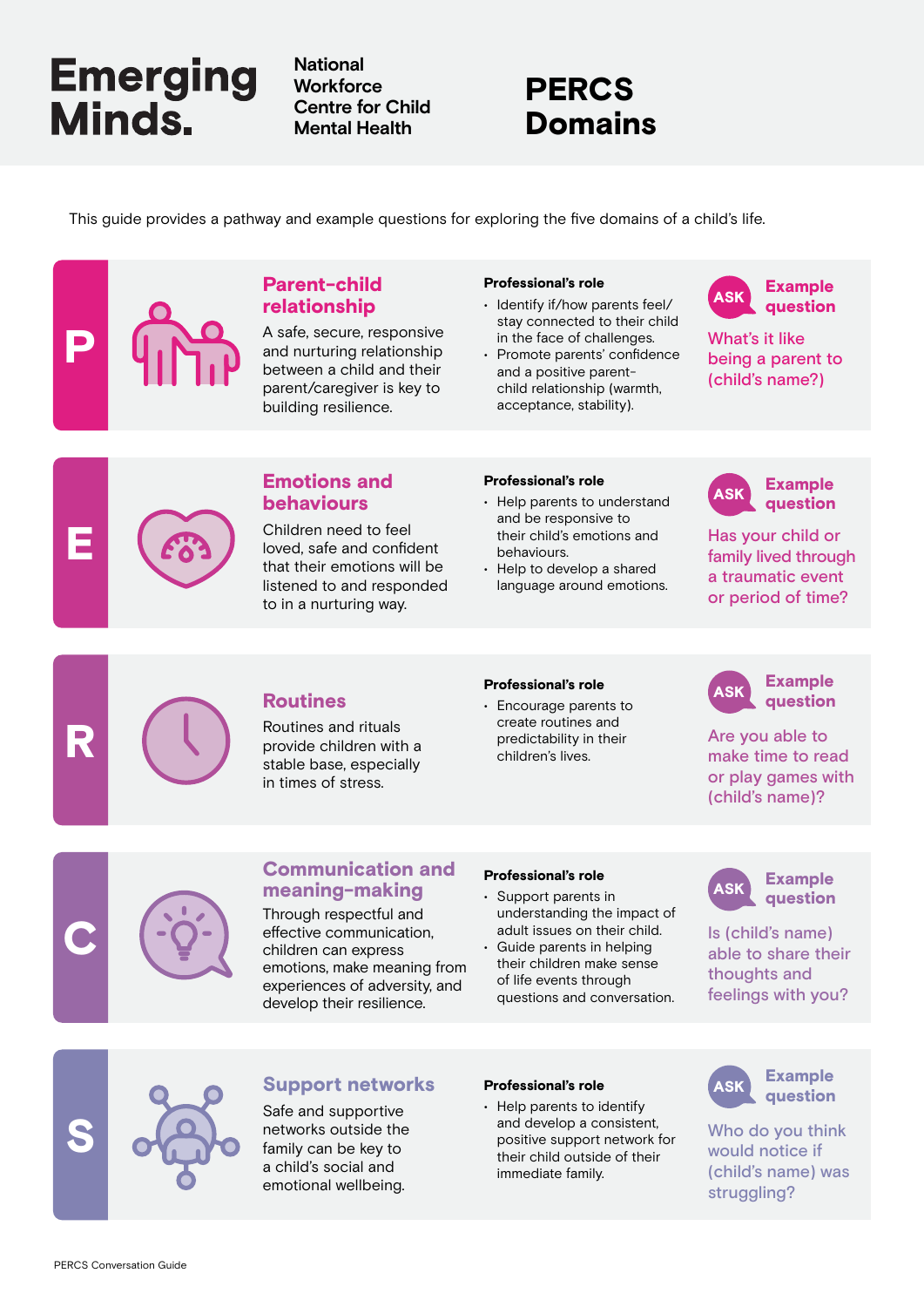**National Workforce Centre for Child Mental Health**

# Parent engagement principles

The PERCS Conversation Guide offers ways to initiate respectful and collaborative conversations with parents. The way you engage with parents is a key part of these conversations.

The six practice positions for effective engagement are informed by evidence and practitioner experience, and may already be a part of your work. They will assist you to focus on engaging parents in non-judgmental, non-stigmatising conversations about their parenting role, and their child's social and emotional wellbeing.

## Child-aware and parent-sensitive

A child-aware approach acknowledges and considers the experiences and needs of the client's children, ensuring they are not 'invisible' to services. It considers the wellbeing of those children and their role in the client's life, even when children don't directly access the service themselves.<sup>1</sup>

A child-inclusive approach involves children in conversations about their social and emotional wellbeing where it is appropriate to do so.

A parent-sensitive approach identifies, acknowledges and validates clients and draws upon the parenting role as a key source of meaning and motivation in their life. This includes being aware of stigma and the additional fear of judgment about their parenting ability, which can complicate the development of a trusting therapeutic relationship.2,3,4,5



## **Curiosity**

A curious stance involves looking holistically at what is happening for your client, rather than simply focusing on their diagnosis or symptoms. It involves gently exploring the parent's mental health and how it may be impacting on other areas of their life, such as their relationships, family functioning and routines.5,6,7,8

Being curious is about putting yourself in the shoes of the parent and their children. It asks you to be mindful of, and sensitive to, issues such as:

- trauma history, family and domestic violence, financial insecurity and housing instability, and how they impact on clients as parents
- the parent's potential fear of being judged
- being open about the limits of confidentiality, whilst also being sensitive to the parent's fear that you may report them to child protection authorities
- the parent's own self-judgment. internal critic and sense of shame
- the parent's own experiences of being parented; and
- intergenerational cycles of trauma and disadvantage.



## Respect

Respect involves considering each parent's unique story, values, culture, perspectives, needs and plans, and recognising their role as an expert in their own lives.

It also involves empathic, nonjudgemental, respectful use of professional expertise that:

- is warm, genuine and transparent, in order to build trust and a place of safety
- includes open and honest conversations around consent and mandated reporting
- seeks to empower parents through knowledge of the above
- acknowledges and validates the client's parenting role, regardless of what shape it takes
- respects parents' knowledge and understanding of their own children and family
- is very mindful to avoid judging parents who are facing challenges; and
- views parents as more than just the challenges they face.<sup>2,7,9</sup>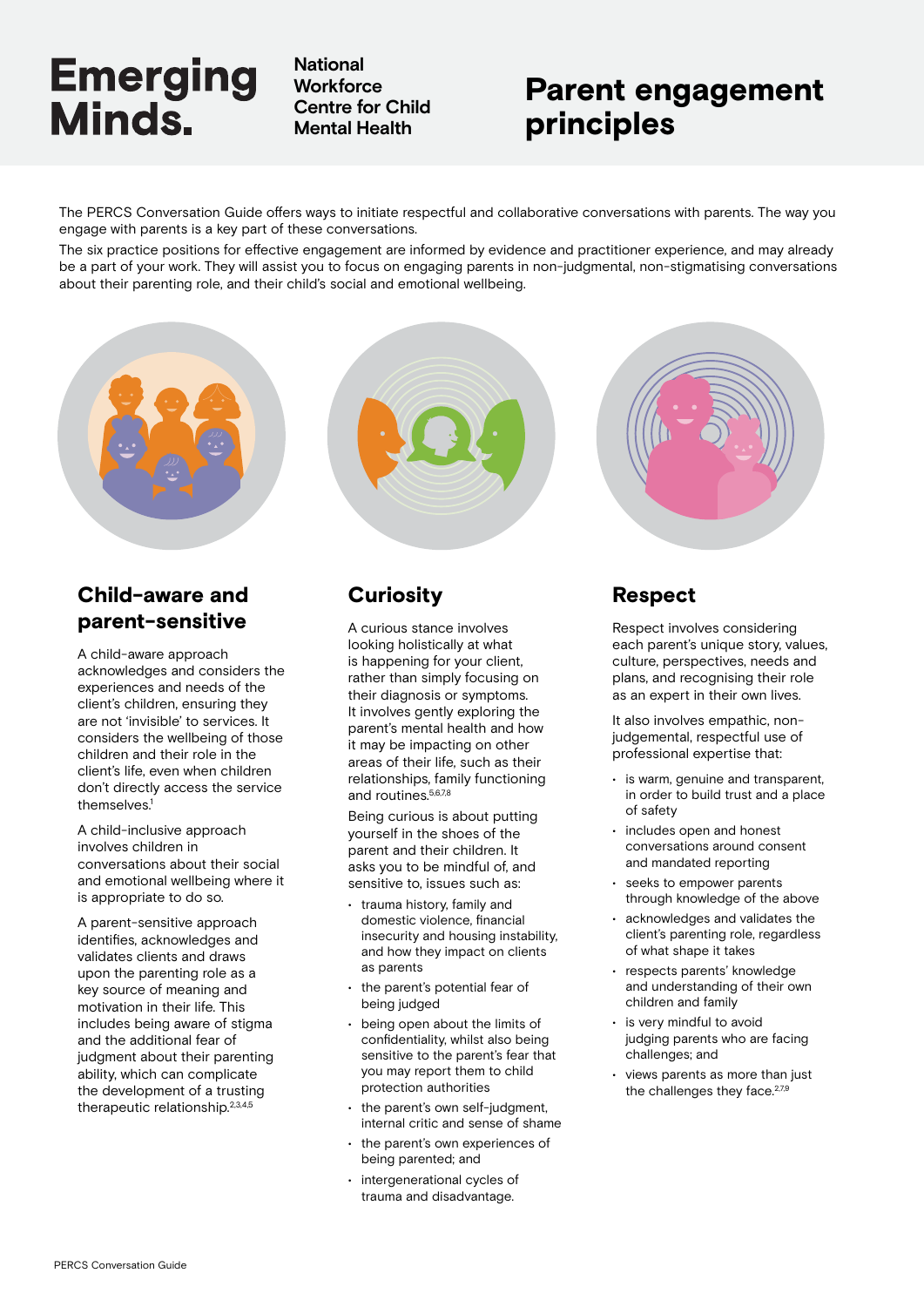

## **Contextual** understandings

Understanding the parenting and family context is key to working collaboratively with parents. This involves asking open questions about the client's life, including their:

- family of origin
- current relationships and family/ kinship/friendship supports
- child raising circumstances (e.g. any access, custody, shared care or kinship care arrangements)
- commitments (e.g. employment, volunteering, study, caring)
- culture and spiritual beliefs; and
- attitudes to parenting and childhood.

Contextual understandings are key to providing culturally competent service delivery.10,11



## Collaboration

Collaboration involves supporting parents to feel confident and competent, providing them with choices, and encouraging them. It involves the sharing of knowledge – the client's knowledge of their own life, and the professional's knowledge of their field.

You can work collaboratively with parents by:

- helping them to recognise their own strengths, resources and ways in which their parenting is going well
- empowering them to make their own decisions
- encouraging them to have selfcompassion
- acknowledging and calling on their parental expertise – their knowledge and understanding of their own children
- taking time to understand the child's needs and hopes for their family; and
- working on a plan for support that is based on the parent's and child's identified needs, hopes and concerns about their family.

A trusting, collaborative therapeutic relationship allows for meaningful participation and shared decision-making.4,5,8,12

## Strengths and hopes

This involves identifying, highlighting, reinforcing and building upon the hopes, strengths, efforts and positive qualities of parents, and the resources available to them.

It is important to demonstrate the belief that your client, as a parent, wants the best for their children. You can do this by:

- asking questions about the values which underlie parents' hopes for their children
- exploring what is important to parents in their relationship with their children
- empowering parents to see how things are improving, in order to build and strengthen their selfefficacy; and
- recognising that culture is a source of rich tradition, resilience and strength for many parents and children, especially Aboriginal and Torres Strait Islander peoples.3,8,9,12,13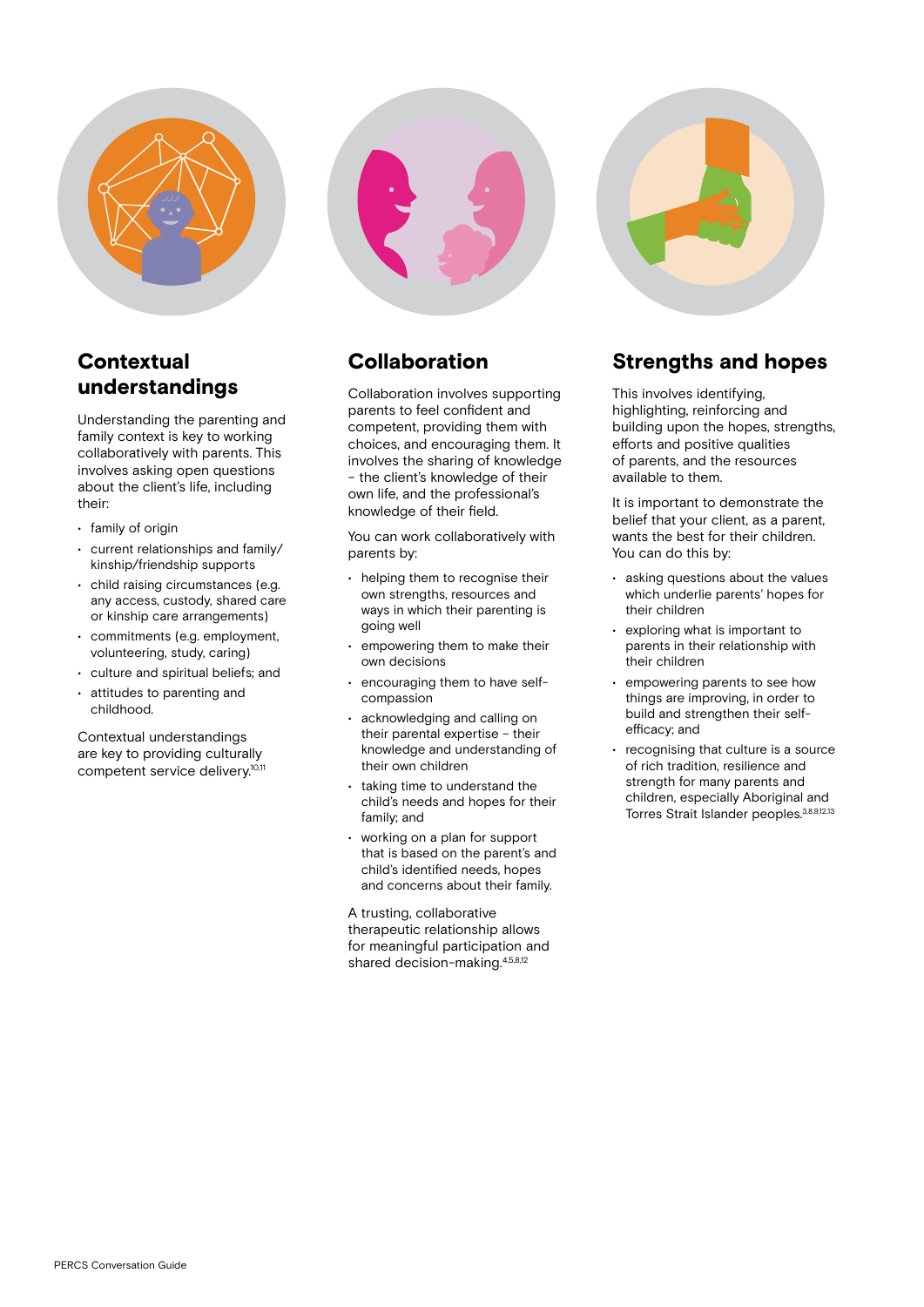## References

- 1. Reupert, A., Maybery, D., & Morgan, B. (2015). The family-focused practice of primary care clinicians: A case of missed opportunities. *Journal of Mental Health, 2*4(6), 357-362. [Available here.](https://www.tandfonline.com/doi/full/10.3109/09638237.2014.998803)
- 2. Centre for Community Child Health. (2010). *Engaging marginalised and vulnerable families* (Policy Brief No. 18). [Available here](https://www.rch.org.au/uploadedFiles/Main/Content/ccch/PB18_Vulnerable_families.pdf).
- 3. Fowler, C., Reid, S., Minnis, J., & Day, C. (2014). Experiences of mothers with substance dependence: Informing the development of parenting support. *Journal of Clinical Nursing, 23*(19-20), 2835-2843. [Available here](https://onlinelibrary.wiley.com/doi/10.1111/jocn.12560).
- 4. Moore, T. G., McDonald, M., Sanjeevan, S., & Price, A. (2012). *Sustained home visiting for vulnerable families and children: A literature review of effective processes and strategies.* Prepared for Australian Research Alliance for Children and Youth. Parkville: Murdoch Children's Research Institute and The Royal Children's Hospital Centre for Community Child Health.
- 5. Emerging Minds. (2017). *Let's Talk about Children: A guide for professionals*. Adelaide: Emerging Minds.
- 6. Sayal, K., Tischler, V., Coope, C., Robotham, S., Ashworth, M., Day, C., … Simonoff, E. (2010). Parental help-seeking in primary care for child and adolescent mental health concerns: Qualitative study. *British Journal of Psychiatry, 197*(6), 476-481. [Available here.](https://pubmed.ncbi.nlm.nih.gov/21119154/)
- 7. Reardon, T., Harvey, K., Baranowska, M., O'Brien, D., Smith, L., & Creswell, C. (2017). What do parents perceive are the barriers and facilitators to accessing psychological treatment for mental health problems in children and adolescents? A systematic review of qualitative and quantitative studies. *European Child and Adolescent Psychiatry, 26*(6), 623-647. [Available](https://link.springer.com/article/10.1007/s00787-016-0930-6)  [here.](https://link.springer.com/article/10.1007/s00787-016-0930-6)
- 8. Parenting Research Centre. (2010). *Smalltalk manual*. Melbourne: Parenting Research Centre.
- 9. Rosengren, D. B. (2009). *Building motivational interviewing skills: A practitioner workbook (applications of motivational interviewing)*. New York: Guilford Press.
- 10. Soriano, G., Clark, H., & Wise, S. (2008). *Promising practice profiles final report*. Melbourne: Australian Institute of Family Studies. [Available here.](http://www3.aifs.gov.au/institute/cafcappp/evaluation/pubs/pppfinalreport.pdf)
- 11. Tilbury, C., Walsh, P., & Osmond, J. (2016). Child aware practice in adult social services: A scoping review. *Australian Social Work, 69*(3), 260-272. [Available here.](https://www.tandfonline.com/doi/abs/10.1080/0312407X.2014.999101)
- 12. National Workforce Centre for Child Mental Health. (2019). *Keeping child mental health in mind: A workforce development framework for supporting infants, children and parents*. Adelaide: Emerging Minds.
- 13. Price-Robertson, R., Olsen, G., Francis, H., Obradovic, A., & Morgan, B. (2016). *Supporting recovery in families affected by parental mental illness* (CFCA Practitioner Resource). Melbourne: Child Family Community Australia, Australian Institute of Family Studies. [Available](https://aifs.gov.au/cfca/publications/supporting-recovery-families-affected-parental-mental-illness) [here.](https://aifs.gov.au/cfca/publications/supporting-recovery-families-affected-parental-mental-illness)

The National Workforce Centre for Child Mental Health (NWC) is funded by the Australian Government Department of Health under the National Support for Child and Youth Mental Health Program.



minds.com.au

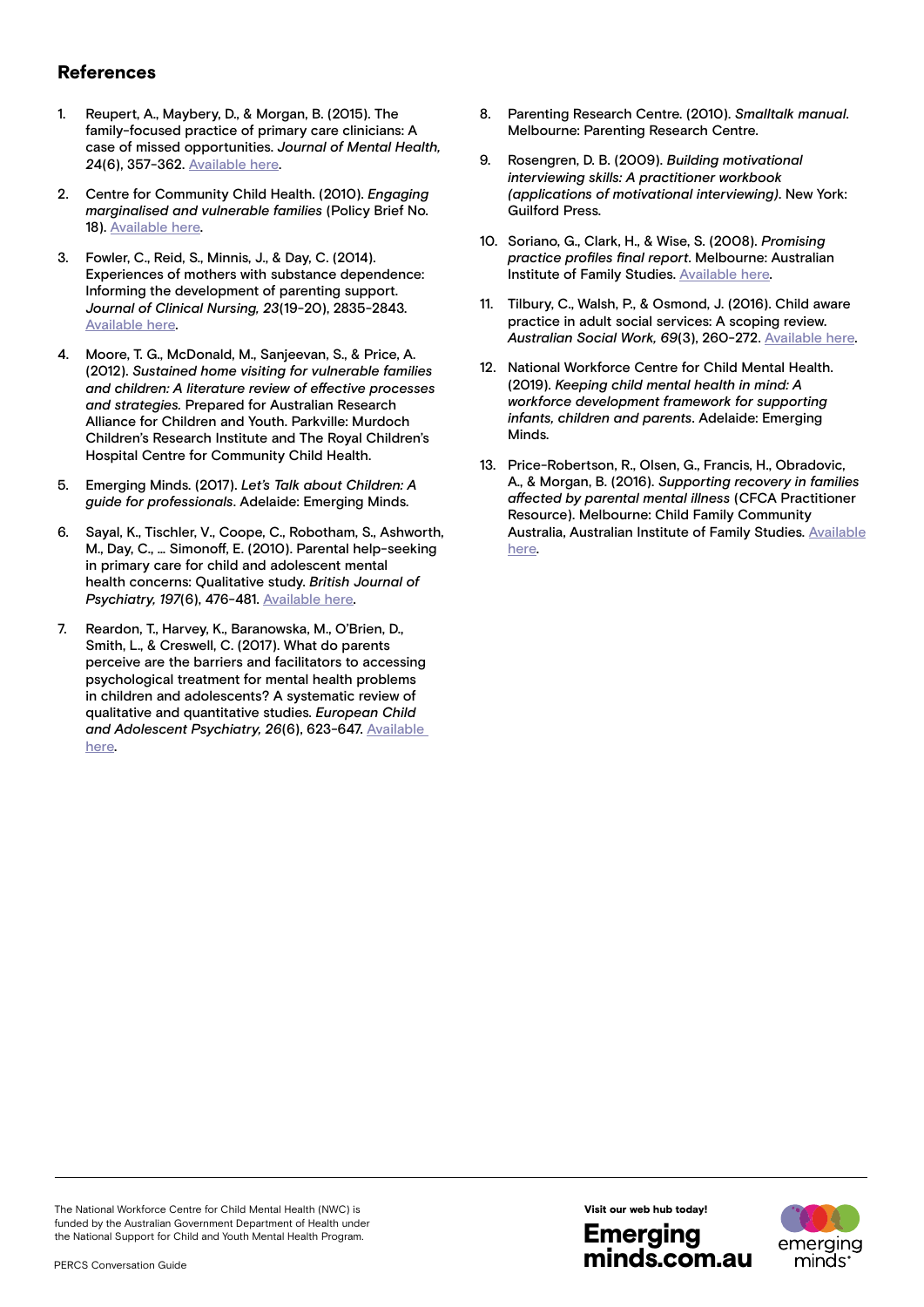**National Workforce Centre for Child Mental Health**

# PERCS Conversation Guide - example questions

to practice. They should be used with sensitivity, in conjunction with the six principles outlined in the guide summary.

This guide is not intended to be prescriptive. The order and emphasis given to each of the five domains should be tailored to suit your work context and the family's culture and circumstances.

You do not need to ask questions from every domain, every time. Instead, work on those areas that are relevant each session.

Trust may take a few sessions to develop, so questions can be revisited if necessary.

The language used in a guide only and should be adapted to suit the individual worker/client.

The parent's unique situation and level of stability should always be kept in mind when using this guide. It is crucial to think about what the parent is feeling at the end of these conversations, and to ensure they leave your sessions with a sense of hope.

For more resources, visit **[emergingminds.com.au/](https://emergingminds.com.au/training/online-training/)** [online-training](https://emergingminds.com.au/training/online-training/)



## Engagement questions

What's it like being a parent to (child's name)?

How would you describe your relationship with (child's name)?

How do you think (child's name) would describe their relationship with you?

What activities do you and (child's name) enjoy doing together? (Prompt: What do you think [child's name] would say they enjoy the most?)

How do you balance looking after (child's name) and taking care of the household?

How do you think (child's name) would describe their relationship with you?

#### Exploring the impact of adversity on children

Have you noticed any differences in the way (child's name) responds to/approaches/interacts with you during adversity or 'tough times'?

What aspects of the adversity affect your relationship with (child's name) the most? What do you think (child's name) is noticing about this?

When there is stress or conflict with (child's name), what do you do? What do they do?

How does (child's name)'s relationship with their other parent change when things are tough?



#### Engagement questions

What happens for (child's name) when they're stressed or upset? How do they show you they're feeling this way?

Does (child's name) appear more unsettled than usual when times are tough?

What do you do to manage any worries that (child's name) might have about your current experiences? How do you talk to them about their worries?

Is (child's name) displaying any challenging behaviours that you're unsure how to manage?

Are there any of (child's name)'s behaviours that you find particularly difficult to handle?

How often is this behaviour an issue or concern for you?

How confident do you feel in helping (child's name) to manage these emotions or behaviours? What would help to improve your confidence?

What would help you to better understand (child's name)'s emotions and behaviours?

#### Exploring the impact of adversity on children

How do you think (child's name) feels about what is happening? Do you think their understanding of (the adversity) is having an impact on how they feel?

When you are experiencing extra stress, what do you think (child's name) might notice or worry about?

Have you noticed any changes in their behaviour or responses to you at these times?

Has your child or family lived through a traumatic event or time?

Have you noticed anything specific about (child's name)'s behaviour and emotions? (E.g. Difficulty concentrating; acting withdrawn, shy, fearful or defiant; bullying others; refusing to go to school; complaining of physical symptoms; spending time on their own; or withdrawing from spending time with others)